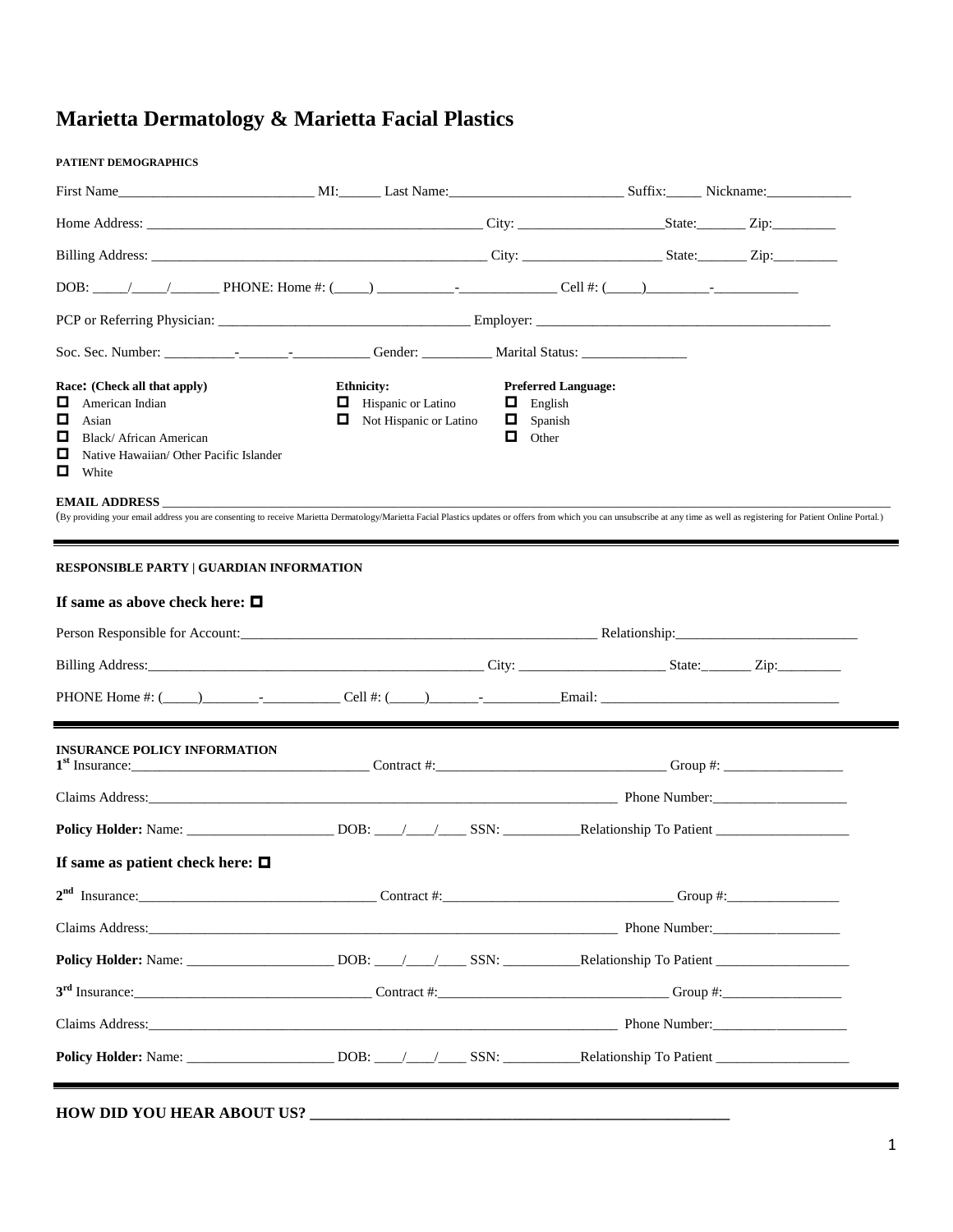**Patient name:\_\_\_\_\_\_\_\_\_\_\_\_\_\_\_\_\_\_\_\_ DOB:\_\_\_\_\_\_\_\_\_\_\_\_\_\_\_\_\_\_\_\_\_\_**

### **EMERGENCY CONTACT INFORMATION EMERGENCY CONTACT:**

|                     | Name has been able to be a series of the same series of the same series of the same series of the same series of the same series of the same series of the same series of the same series of the same series of the same serie |              |  | Phone $(\_\_\_\_\_\_\_\_\_\$ - $\_\_\_\_\_\_\$ Relationship to Patient                                                                                                                                                                                                |  |  |  |  |  |
|---------------------|--------------------------------------------------------------------------------------------------------------------------------------------------------------------------------------------------------------------------------|--------------|--|-----------------------------------------------------------------------------------------------------------------------------------------------------------------------------------------------------------------------------------------------------------------------|--|--|--|--|--|
|                     | ADDITIONAL CONTACT INFORMATION                                                                                                                                                                                                 |              |  |                                                                                                                                                                                                                                                                       |  |  |  |  |  |
|                     |                                                                                                                                                                                                                                |              |  | In the event we need to contact you for <b>clerical purposes</b> (i.e. appointments, billing), what are your preferred methods of communication?                                                                                                                      |  |  |  |  |  |
| O                   | Phone/ Answering Machine/ Voicemail                                                                                                                                                                                            |              |  |                                                                                                                                                                                                                                                                       |  |  |  |  |  |
| O<br>Email          |                                                                                                                                                                                                                                |              |  |                                                                                                                                                                                                                                                                       |  |  |  |  |  |
| О                   | <b>Text Message</b>                                                                                                                                                                                                            |              |  |                                                                                                                                                                                                                                                                       |  |  |  |  |  |
|                     | of communication?                                                                                                                                                                                                              |              |  | In the event we need to contact you for <b>clinical purposes</b> (i.e. lab/ biopsy results, relevant medical information), what are your preferred methods                                                                                                            |  |  |  |  |  |
| O                   | Phone/ Answering Machine/ Voicemail                                                                                                                                                                                            |              |  |                                                                                                                                                                                                                                                                       |  |  |  |  |  |
| o<br><b>US Mail</b> |                                                                                                                                                                                                                                |              |  |                                                                                                                                                                                                                                                                       |  |  |  |  |  |
| o                   |                                                                                                                                                                                                                                |              |  | Email / Patient Portal -A system in which patients access personal health information electronically                                                                                                                                                                  |  |  |  |  |  |
|                     |                                                                                                                                                                                                                                |              |  | May we discuss appointment confirmation, lab/biopsy results, or any relevant medical information with family members or friends? $\Box Y \Box N$<br>If yes, please list below: If a person is not listed by name, we cannot speak to them regarding your care at MDA. |  |  |  |  |  |
| <b>First Name</b>   | Last Name                                                                                                                                                                                                                      | Relationship |  | <b>Phone Number</b>                                                                                                                                                                                                                                                   |  |  |  |  |  |
| <b>First Name</b>   | Last Name                                                                                                                                                                                                                      | Relationship |  | <b>Phone Number</b>                                                                                                                                                                                                                                                   |  |  |  |  |  |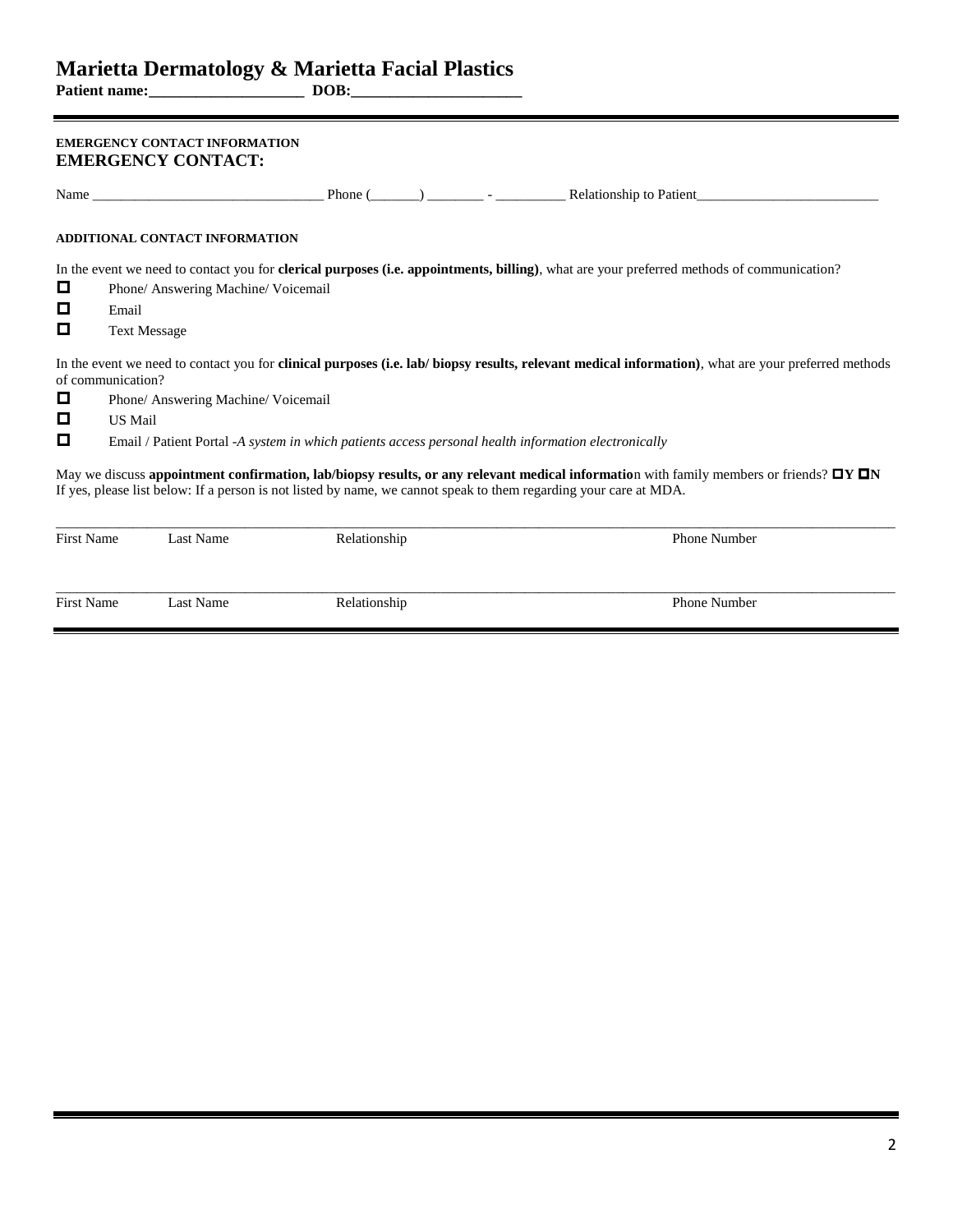## **Marietta Dermatology & Marietta Facial Plastics**

**Patient name:\_\_\_\_\_\_\_\_\_\_\_\_\_\_\_\_\_\_\_\_ DOB:\_\_\_\_\_\_\_\_\_\_\_\_\_\_\_\_\_\_\_\_\_\_**

### **MEDICAL HISTORY**

| Acne\Rosacea<br>Psoriasis\Eczema<br>Overgrowth of Hair<br>Skin Cancer<br>Cancer-Other_____<br><b>Heart Disease</b><br>Hair Loss<br>Diabetes<br>Asthma/Hay Fever<br><b>High Blood Pressure</b><br>Hives<br>Tuberculosis<br>Peptic Ulcers<br>Anemia<br><b>Liver Problems</b><br><b>Kidney Problems</b><br>Arthritis | <b>Self</b><br>□<br>$\Box$<br>$\Box$<br>П<br>О<br>П<br>О<br>П<br>Д<br>П<br>П<br>О<br>$\Box$<br>$\Box$<br>О<br>$\Box$<br>О<br>О<br>О<br>$\Box$<br>О<br>О<br>О<br>o<br>О<br>О<br>О<br>О<br>◘<br>o<br>П<br>О<br>$\Box$<br>О | Father Mother<br>□<br>$\Box$<br>О<br>О<br>О<br>О<br>О<br>О<br>О<br>□<br>О<br>О<br>О<br>О<br>O<br>П<br>О | Sibling Child<br>$\Box$<br>$\Box$<br>О<br>П<br>П<br>Ο<br>$\Box$<br>О<br>$\Box$<br>$\Box$<br>О<br>$\Box$<br>О<br>О<br>$\Box$<br>О<br>О | □<br>$\Box$<br>П<br>П<br>О<br>П<br>О<br>О<br>О<br>$\Box$<br>П<br>О<br>Д<br>Д<br>О<br>П<br>$\Box$ | Other<br>□<br>$\Box$<br>О<br>Ο<br>Ο<br>Ο<br>$\Box$<br>$\Box$<br>$\Box$<br>$\Box$<br>Ο<br>$\Box$<br>О<br>О<br>□<br>О<br>$\Box$ |                                                              |  |  |  |  |
|-------------------------------------------------------------------------------------------------------------------------------------------------------------------------------------------------------------------------------------------------------------------------------------------------------------------|--------------------------------------------------------------------------------------------------------------------------------------------------------------------------------------------------------------------------|---------------------------------------------------------------------------------------------------------|---------------------------------------------------------------------------------------------------------------------------------------|--------------------------------------------------------------------------------------------------|-------------------------------------------------------------------------------------------------------------------------------|--------------------------------------------------------------|--|--|--|--|
| Do you have any sexually transmitted diseases such as HPV, HIV Herpes or other?                                                                                                                                                                                                                                   |                                                                                                                                                                                                                          |                                                                                                         |                                                                                                                                       |                                                                                                  |                                                                                                                               |                                                              |  |  |  |  |
|                                                                                                                                                                                                                                                                                                                   |                                                                                                                                                                                                                          |                                                                                                         |                                                                                                                                       |                                                                                                  |                                                                                                                               |                                                              |  |  |  |  |
| Please list any major surgeries you have had in the past:<br><b>SMOKING STATUS</b><br><b>ALCOHOL DRINKING STATUS</b><br>o<br>Never Smoked<br>Never                                                                                                                                                                |                                                                                                                                                                                                                          |                                                                                                         |                                                                                                                                       |                                                                                                  |                                                                                                                               |                                                              |  |  |  |  |
| Current every day smoker<br>Heavy tobacco smoker<br>0<br>0<br>Light tobacco smoker<br>O.<br>Former smoker                                                                                                                                                                                                         |                                                                                                                                                                                                                          |                                                                                                         |                                                                                                                                       | o<br>O                                                                                           | Social Drinker<br>Occasional                                                                                                  | Current every day drinker How much per day?____              |  |  |  |  |
| If you have ever smoked, what year did you begin smoking?<br>If you are a former smoker, what year did you quit smoking? _____________________                                                                                                                                                                    |                                                                                                                                                                                                                          |                                                                                                         |                                                                                                                                       |                                                                                                  |                                                                                                                               |                                                              |  |  |  |  |
| <b>SUNSCREEN PROTECTION</b><br><b>Do you use sunscreen?</b> $\Box$ Daily $\Box$ Weekly $\Box$ Occasionally $\Box$ Never                                                                                                                                                                                           |                                                                                                                                                                                                                          |                                                                                                         |                                                                                                                                       |                                                                                                  |                                                                                                                               |                                                              |  |  |  |  |
| <b>ALLERGIES</b><br>Do you have any known DRUG allergies?<br>Lidocaine<br>$\Box$<br>□<br>Xylocaine<br>Novacaine<br>O<br>Latex<br>o<br>o<br>Other                                                                                                                                                                  |                                                                                                                                                                                                                          |                                                                                                         |                                                                                                                                       |                                                                                                  |                                                                                                                               | <b>Please list current medications:</b><br>See attached list |  |  |  |  |
| <b>PHARMACY</b><br>PHONE #: $($                                                                                                                                                                                                                                                                                   |                                                                                                                                                                                                                          |                                                                                                         |                                                                                                                                       |                                                                                                  |                                                                                                                               |                                                              |  |  |  |  |